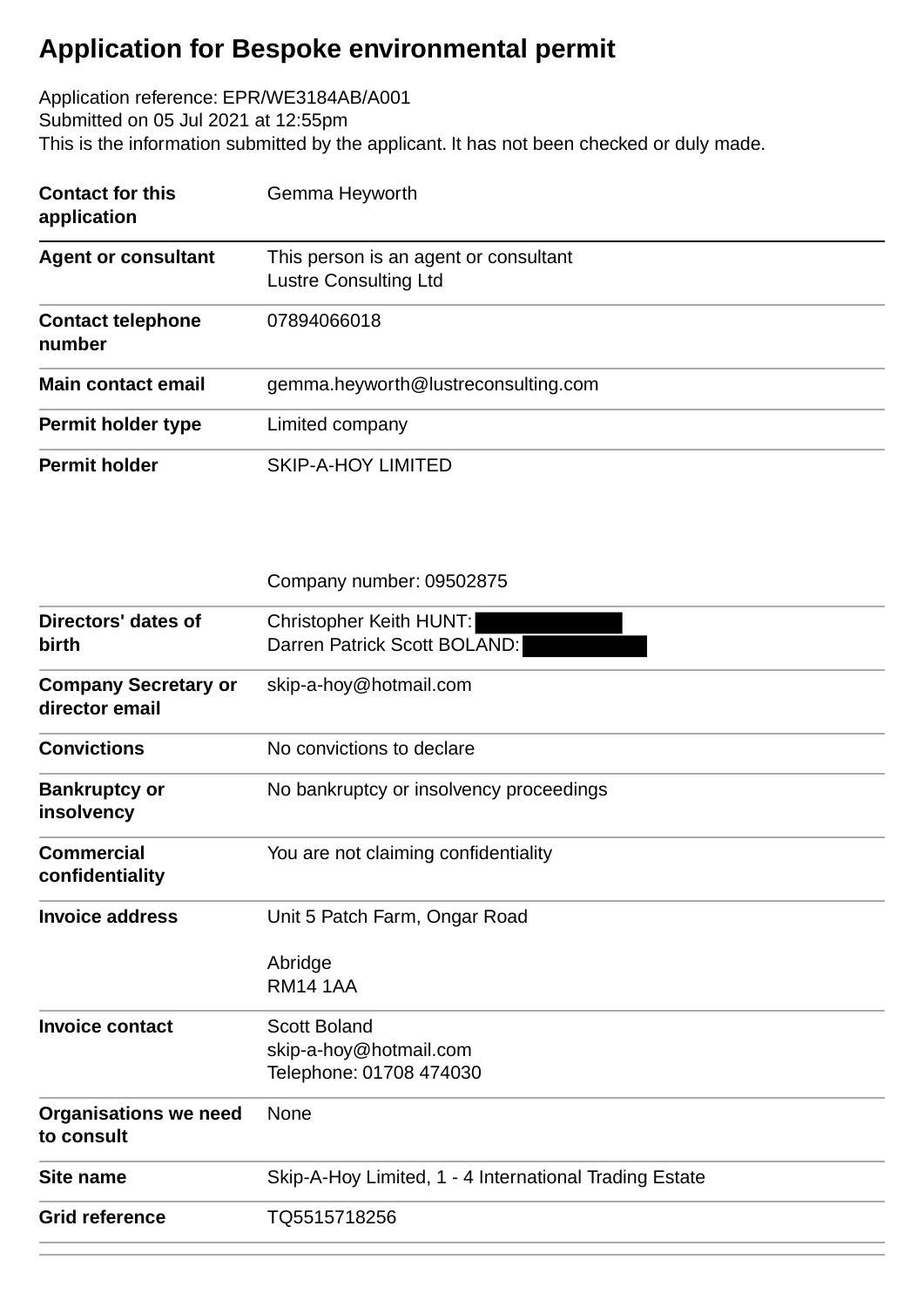| <b>Site address</b>                                                                 | Units 1 - 4 International Industrial Park, Manor Road                                                                                   |
|-------------------------------------------------------------------------------------|-----------------------------------------------------------------------------------------------------------------------------------------|
|                                                                                     | Rainham<br><b>RM13 8RH</b>                                                                                                              |
| Site plan                                                                           | 3903_001.pdf                                                                                                                            |
| <b>Site condition report</b>                                                        | 3903 - Skip A Hoy_Rainham_SCR.pdf                                                                                                       |
| <b>Non-technical</b><br>summary                                                     | 3903- DRAFT Non Technical Summary.pdf                                                                                                   |
| <b>Permit</b>                                                                       | Bespoke environmental permit                                                                                                            |
| <b>Activities</b>                                                                   | Household, commercial and industrial waste transfer station                                                                             |
| <b>Total non-hazardous</b><br>waste throughput<br>(tonnes a year)                   | 75000                                                                                                                                   |
| <b>Total non-hazardous</b><br>waste stored (tonnes)                                 | 500                                                                                                                                     |
| Daily capacity for<br><b>Physico-chemical</b><br>treatment for disposal<br>(tonnes) | 50                                                                                                                                      |
| <b>Types of waste list</b>                                                          | waste-codes-template.csv                                                                                                                |
| D and R codes                                                                       | D9, D14, D15, R3, R4, R5, R13                                                                                                           |
| <b>Technical competence</b><br>evidence                                             | <b>WAMITAB or EPOC qualification</b><br>Evidence files uploaded:<br>CONTINUED COMPETENCE 2020.pdf<br>cotc cert 1.pdf<br>cotc cert 2.pdf |
| <b>Technically competent</b><br>manager                                             | technically-competent-manager-details-form completed.odt                                                                                |
| <b>Management system</b>                                                            | Your own management system<br>Summary:<br>Skip A Hoy EMS June 2021.pdf                                                                  |
| Fire prevention plan                                                                | SKIP A HOY FPP June 2021.pdf                                                                                                            |
| <b>Environmental risk</b><br>assessment                                             | 3903 - Environmental Risk Assessment.pdf                                                                                                |
| <b>Climate Change Risk</b><br><b>Screening</b>                                      | Adapting_to_climate_change_risk_assessment_worksheet_Thames.pdf                                                                         |
| <b>Emissions and</b><br>monitoring                                                  | Not required                                                                                                                            |
| <b>Technical standards</b>                                                          | <b>WASTE OPERATIONS TECHNICAL GUIDANCE SUPPORT</b>                                                                                      |